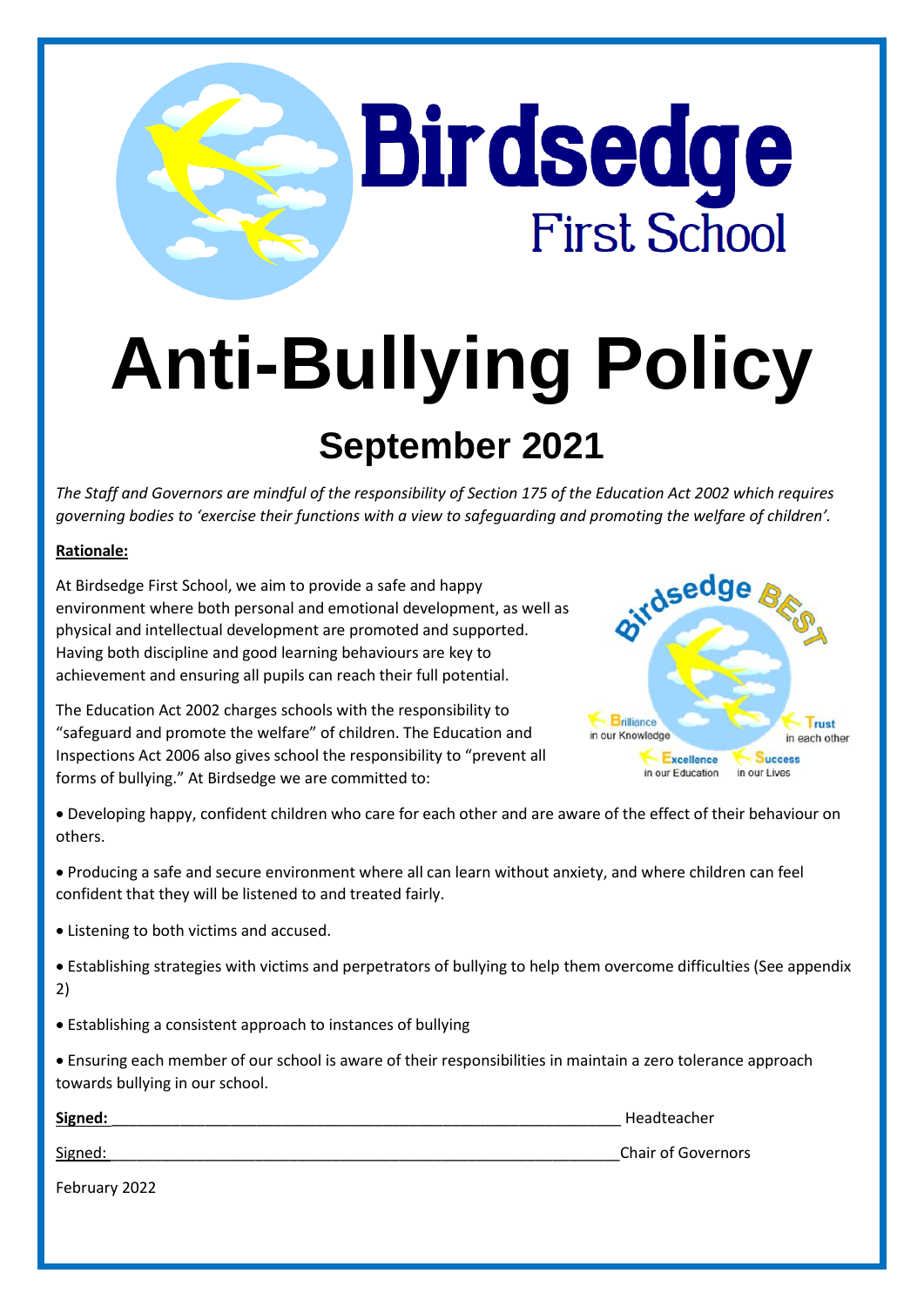## **Aims:**

To ensure all children feel safe in an environment they can thrive in, we aim to first and foremost have a very proactive approach in how behaviour is managed to reduce to risk or chances of bullying behaviour occurring. We achieve this through:

- Develop within each child, a personal code of behaviour where consideration for others, sensitivity, truthfulness and integrity, are firmly valued, whatever the ability, sex, race or religion.
- Actively promote Fundamental British Values throughout school.
- Promote positive behaviour management with systems of rewards, celebrations and sanctions that support children to think and improve their behaviour.
- Praise and support each other to develop self-esteem and recognise good behaviours for learning
- Deal quickly and effectively, positively, sensitively and discreetly with any behaviour issues keeping in mind the dignity and welfare of all concerned.
- Eradicate and deal quickly and effectively with bullying type behaviours before they escalate
- Encourage and help the children to take responsibility for their own behaviour and actions through developing a positive growth mindset.
- Whole school weekly PSHE Assemblies are used to promote tolerance, respect, and good behaviour and to address specific issues as they arise.
- Children learn best and enjoy higher self-esteem when the curriculum is relevant, interesting, wellstructured and organised.
- We encourage children to think creatively and critically, to solve problems and to respond positively to risk and change.
- We work hard to develop a school ethos where children are valued and listened to, where they value and care for others, where they feel safe and where their rights and responsibilities are clear
- When children display inappropriate behavior we use restorative practices to enable children to develop empathy and begin to understand the impact of their actions on others and to accept responsibility.
- All classes have clear rules which the children agree to and are expected to keep
- Staff have a consistent approach when dealing with children and incidents

# **Definitions**

It is important that everyone in our school community understands what we define as bullying, as so this can be dealt with appropriately.

Bullying takes many forms, but generally involves actions taken with the deliberate intention of hurting someone physically or emotionally and carried out systematically over a period of time.

- Bullying behaviour is always unacceptable.
- Bullying can be a covert activity, unseen by adults. Victims and witnesses can be reluctant to come forward.
- Bullying can be linked to self-esteem. Those who bully often have underlying issues that make them behave in this way: they need our support to change their behaviour. Those who are bullied are always negatively affected, and it makes them unhappy: their learning suffers and they are often unable to do the things they enjoy. They need our support to overcome these effects.
- There are different bullying relationships: Pupil on pupil Pupil on staff Staff/adult on pupil
- The school uses a range of opportunities eg PSHCE lessons and activities, circle time and assemblies to promote a common understanding of what constitutes bullying and what does not.
- School recognises that there are different types of bullying (see appendix 1 )

1. General: how bullying is carried out:

- a) Direct-physical, verbal and non-verbal
- b) Indirect-cyber bullying (see appendix 4)

2. Specific: why bullying is carried out: People are bullied for many reasons, or no reasons. Bullying can relate to "difference"-real or imagined.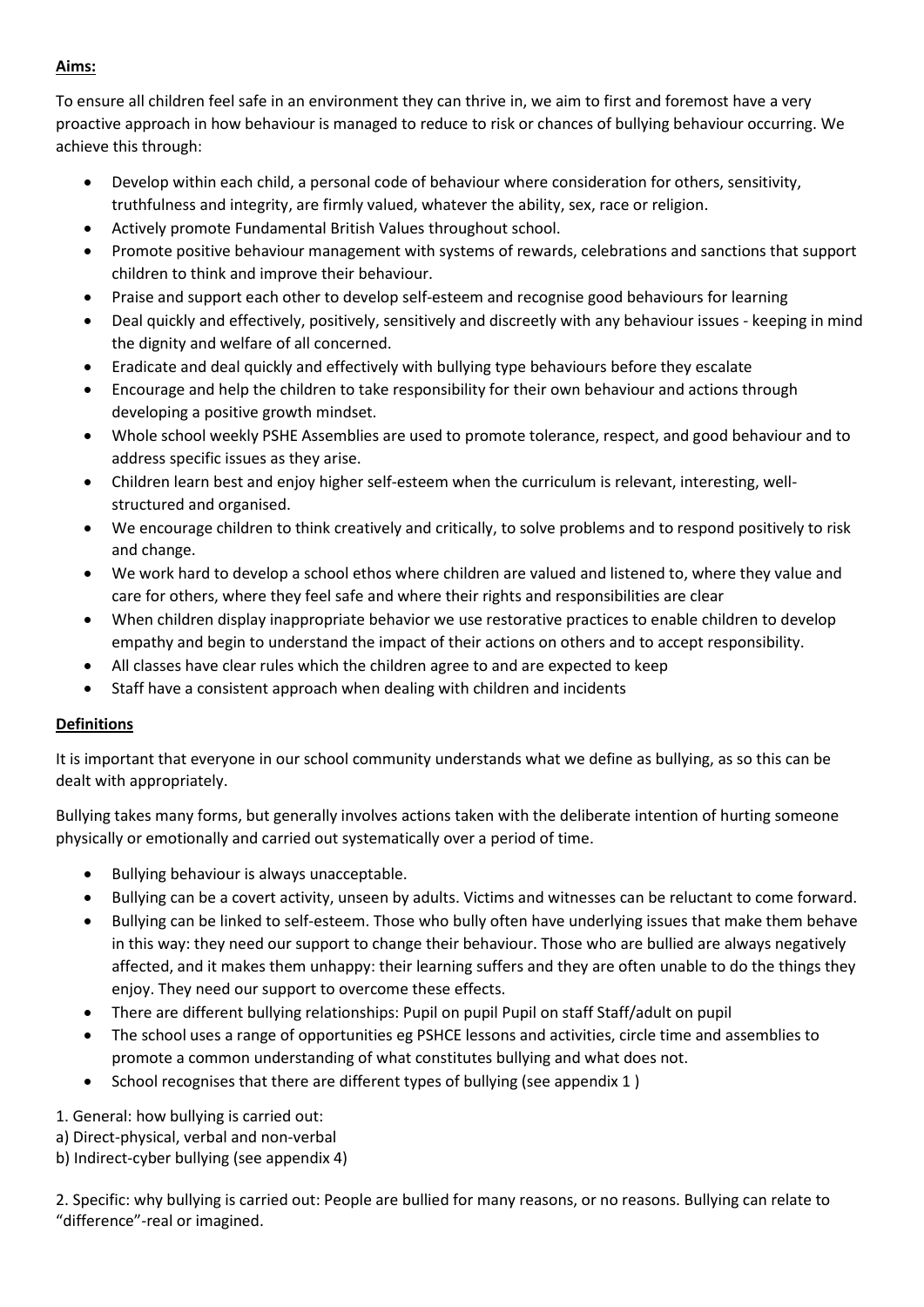a) Appearance

b) Actions/Responses

c) Health

d) Family or social circumstances eg looked after: young carers

e) Social class

f) Race, religion or culture

g) Disability/ SN h) Homophobia/Sexual orientation

i) Gender-sexism and sexual

## **Responsibilities**

Bullying behaviour should never be ignored and it is the responsibility of all members of the school community to report incidents of bullying, and concerns they may have that someone is being bullied.

## a) Governors

The school governing body is responsible for the Anti-Bullying Policy, and for ensuring that it is regularly monitored and reviewed.

The governing body will:

- Support the headteacher and the staff in the implementation of this policy.
- Be fully informed on matters concerning anti-bullying.
- Regularly monitor incident reports and actions taken to be aware of the effectiveness of this policy
- Appoint a member of the governing body to have a specific responsibility for anti-bullying

## b). Headteacher

The Headteacher is responsible for implementing the Anti-Bullying Policy and under the Education and Inspections Act 2006 for "--- encouraging good behaviour and respect for others on the part of pupils and, in particular, preventing all forms of bullying among pupils"

The Headteacher will ensure that:

- bullying behaviour is addressed in the whole school behaviour policy
- bullying is addressed as an issue in the curriculum
- the governing body is regularly provided with information regarding issues concerning behaviour management including bullying

 a senior staff member is appointed to be responsible for the monitoring of the policy and anti-bullying strategies. At Birdsedge this is the Headteacher.

 Support for parents is given should bullying occur outside school and in some circumstances, where the behaviour is affecting a child in school, an intervention plan may be the result. In serious circumstances the Headteacher reserves the right to seek advice regarding incidents of bullying from other agencies including the police.

# c). Staff

Staff have a vital role to play as they are at the forefront of behaviour management and supporting children's sense of personal safety and well being in school. They have the closest knowledge of the children in their care and should build up a relationship involving mutual support, trust and respect.

#### All members of staff will:

- Provide children with a good role model
- Provide children with a framework of behaviour including class rules which supports the whole school policy.
- Emphasise and behave in a respectful and caring manner to children and colleagues, to set a good tone and help create a positive atmosphere.
- Always be aware and take action when there are concerns about bullying
- Inform parents of any concerns regarding bullying Report and record all allegations of bullying following the school's procedures
- Ensure children, and where appropriate parents / carers, are given regular feedback on the action been taken

d). Parents/Carers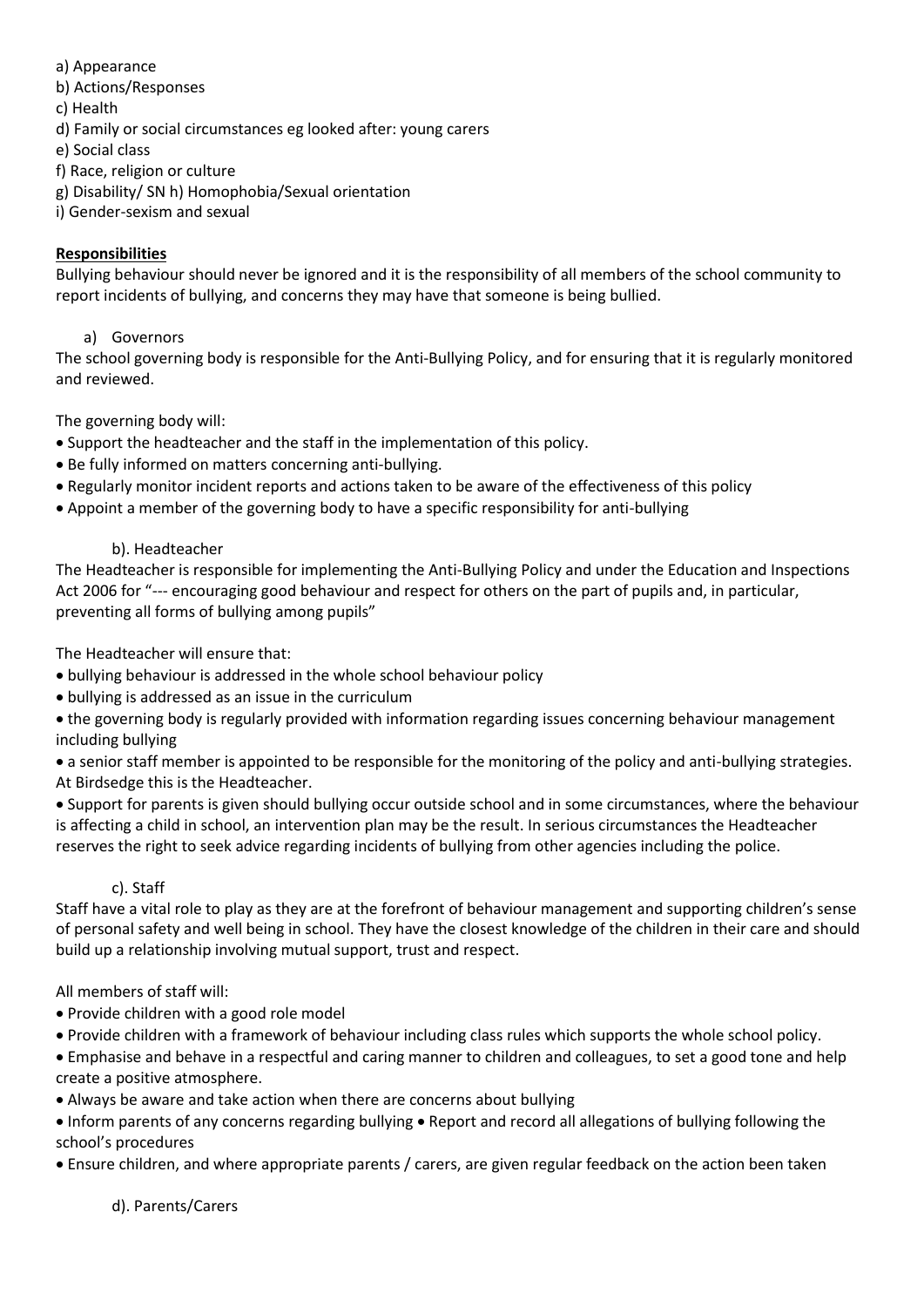We expect that parents/carers will understand and be engaged in everything that is being done to make sure their child enjoys and is safe at school and that they will support us in helping us meet our aims. We want them to feel confident that everything is being done to make sure their child is happy and safe at school.

#### We expect parents / carers to: 7

Be fully involved in any aspect of their child's behaviour.

 Contact the school immediately if they know or suspect that their child is being bullied, even if their child has asked for "secrecy", and work in partnership with the school to bring an end to the bullying

Contact the school if they know or suspect that their child is bullying another pupil

 Share with the school any suspicions they have that bullying is taking place even when it does not directly involve their child. When a parent /carer has concerns relating to bullying they should report them in the first instance to the class teacher.

## e). Pupils

We want our children to feel safe and confident that everything is being done to make school a safe and secure environment for them to achieve and learn. We want our children to feel that they are supported in reporting incidents of bullying and reassured that action regarding bullying will take place. We want our children to know what to do if they are being bullied or are worried that someone else is being bullied.

## We expect that children:

- will support the Headteacher and staff in the implementation of the policy
- will not bully anyone else, or encourage and support bullying by others
- will tell an adult if they are being bullied, usually either a member of staff or parent

 will act to prevent and stop bullying, usually this is through telling an adult if they know or suspect that someone else is being bullied Children must recognise that being a "bystander" is not acceptable, and understand how their silence supports bullying and makes them in part responsible for what happens to the victim of bullying.

#### **Signs and Symptoms**

A child may indicate by signs or behaviour that he or she is being bullied. Adults should be aware of these possible signs and that they should investigate if a child:

- is frightened of walking to or from school
- wants to be driven to school
- changes their usual routine
- is unwilling to go to school (school phobic)
- begins to truant
- becomes withdrawn anxious, or lacking in confidence
- starts stammering
- attempts or threatens suicide or runs away
- cries themselves to sleep at night or has nightmares
- feels ill in the morning
- begins to do poorly in school work
- has possessions which are damaged or "go missing"
- has unexplained cuts or bruises
- becomes aggressive, disruptive or unreasonable
- is bullying other children or siblings
- stops eating
- is frightened to say what's wrong
- gives improbable excuses for any of the above
- is afraid to use the internet or mobile phone
- is nervous and jumpy when a cyber message is received
- lack of eye contact
- becoming short tempered
- change in attitude to people at home.

These signs and behaviours could indicate other problems, but bullying should be considered a possibility and should be investigated.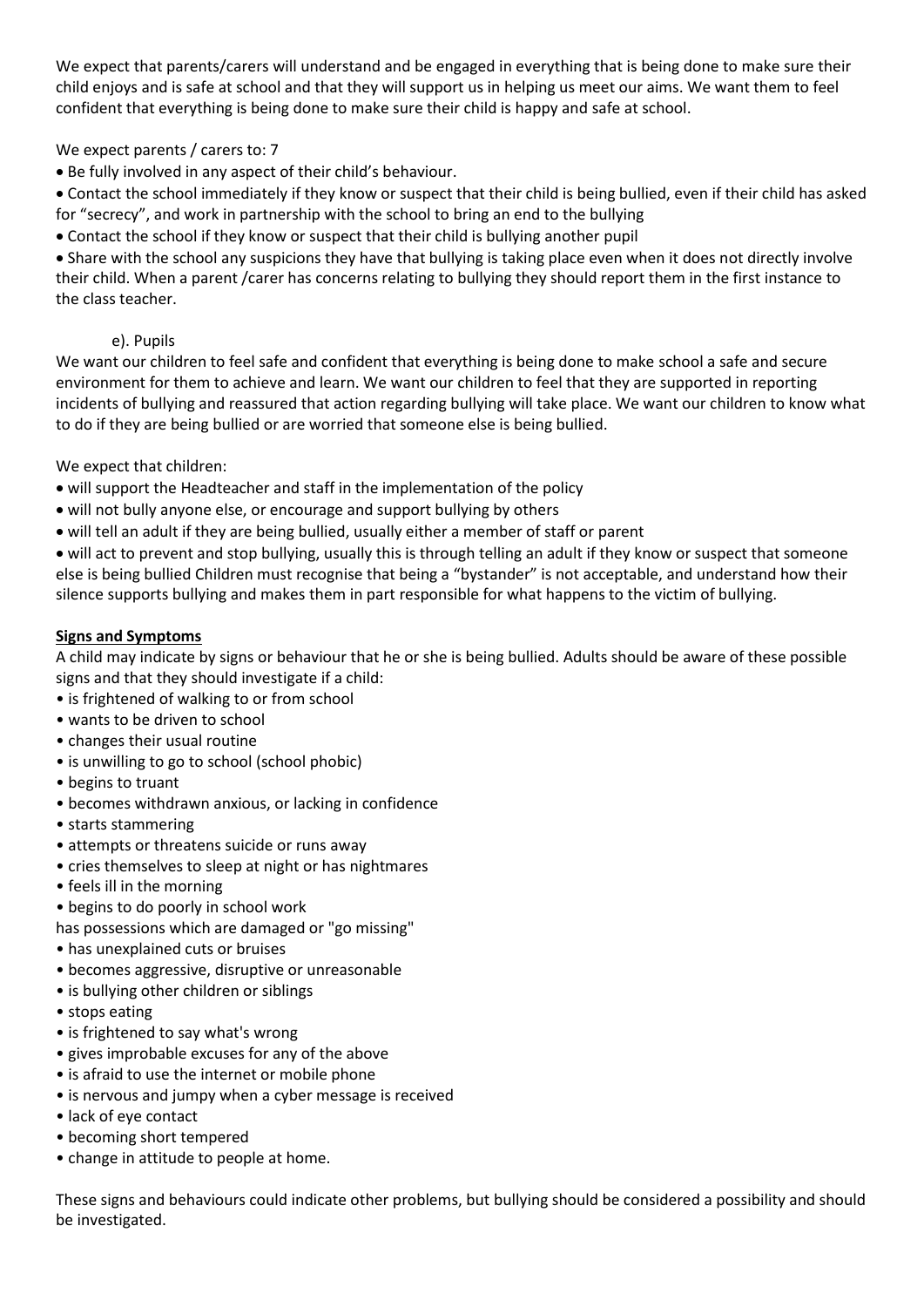#### **Dealing with bullying**

All known/reported incidences of bullying will be investigated by the class teacher or by the Headteacher. Parents of the victim may also be questioned about the incident or about their general concerns. The alleged perpatrator and the victim will be talked to separately initially to establish the facts. Once these have been established a meeting may be set up between the 2 parties with the alleged perpatrator being asked to genuinely apologise and where possible the children will be reconciled.

Other consequences may take place for example parents being informed about their child's behaviour, loss of privilege eg playtimes and lunchtime. At the meeting between the victim and the perpetrator restorative justice strategies will be used. The aim being for the perpetrator to recognise the impact his/her behaviour is having on the victim and to understand the need for the behaviour to change. In some cases, outside agencies may be requested to support the school or family in dealing with bullying eg police, counsellor etc. A behaviour plan may be introduced which outlines expected behaviours and outcomes. In serious cases, fixed term or even permanent exclusion will be considered.

After the incident / incidents have been investigated and dealt with, each case will be monitored to ensure repeated bullying does not take place. All reports of bullying will be addressed and the priority will be to support those being bullied and to stop the bullying. It is the responsibility of staff to assess the seriousness of the bullying and to determine the appropriate action that should be taken. We will work to help and support those responsible for the bullying to understand the impact of bullying and to change their behaviour. The first concern is the well being of the victim. Interventions may be necessary, but the ultimate aim is to stop the bullying. Those who bully also require support and we therefore avoid damaging labels of 'bullied' and 'bully' which can lead to lowered esteem and selffulfilling predictions regarding future behaviour; preventing their understanding of the impact of their actions and hindering the development of more appropriate social skills that will modify their behaviour. A support assistant may be allocated to work with the perpetrator supporting them as they reflect on their behaviour, its impact and how they can change their behaviour for the benefit of themselves and others. Incidents of inappropriate behaviour are recorded on a proforma by the class teacher. These are then shared with the Headteacher. The LTSA will inform either the Class Teacher or the Headteacher of incidents of unacceptable behaviour and bullying at lunch times. All LTSAs will be informed of children whose behaviour is causing concern so as they can be monitored more closely.

Intervention is concerned with the actions the school takes after a bullying issue has been uncovered. This should involve:

- acknowledging the distress of bullied children and reassuring them that they are not to blame
- providing time for the victim to talk with an adult and to develop strategies (if required) for developing secure positive relationships with peers.
- confronting the bullying behaviour clearly, but going beyond mere application of sanctions; punishment alone can reinforce the idea that power is what matters and can also lead to an escalation and resentment building up; this in itself can lead to children becoming less willing to report bullying. Time may be set aside with a learning mentor/behaviour support worker or other adult for the perpetrator to talk about his/her actions, the impact they have had and future behaviour.
- closely monitoring the relationship between the victim and the perpetrator.

#### **Monitoring and Review**

The Anti Bullying Policy will be reviewed annually. Parent's and pupil's views on the effectiveness of the policy and practice may be canvassed through the parent and pupil questionnaire. Related Policies which should be considered alongside this policy:

Teaching and Learning Curriculum Behaviour Safeguarding/Child protection SEND Policy PSHE and RSE Policy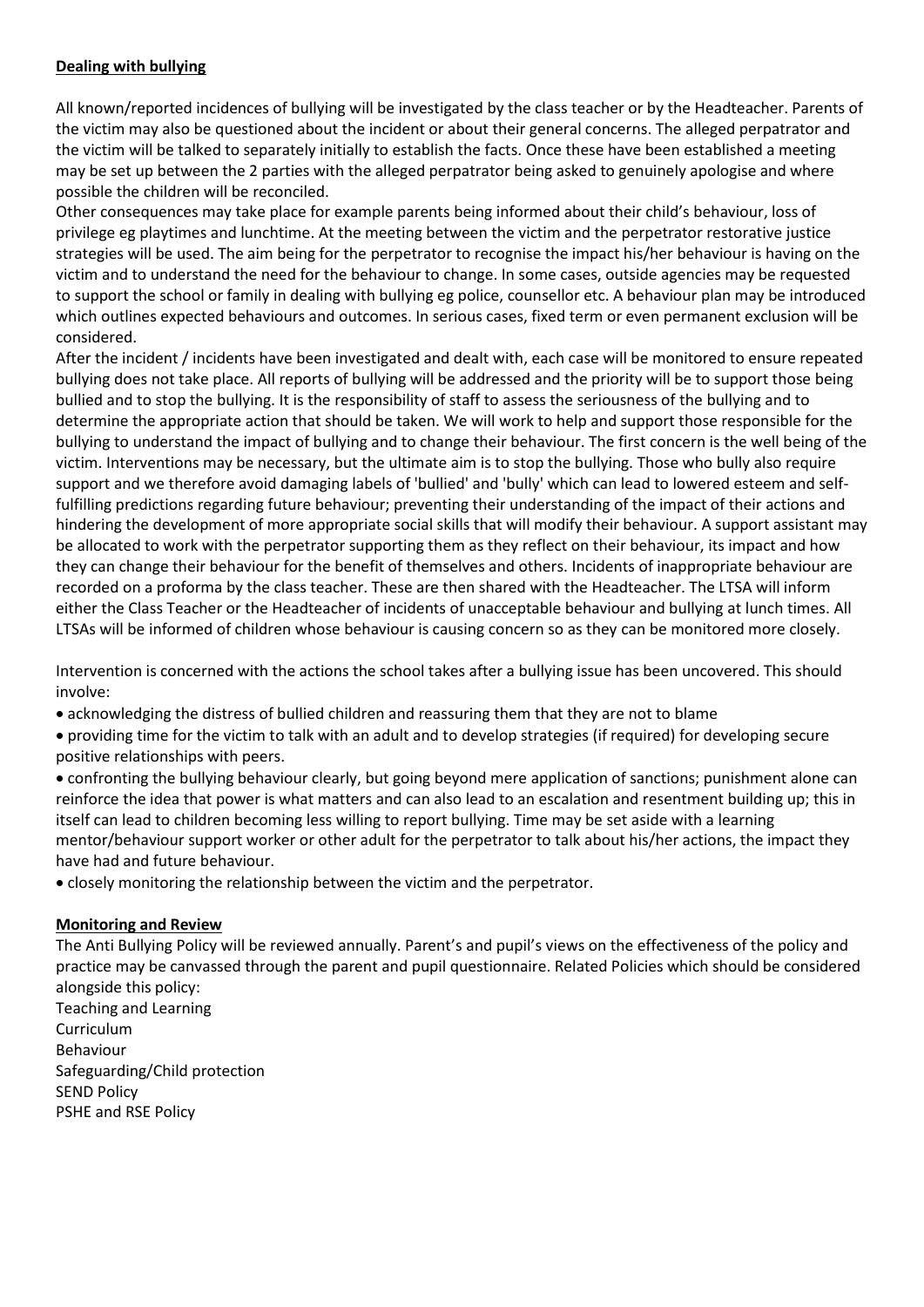Appendix 1-Forms of bullying

- Threats of or actual violence(verbal and non-verbal)
- Ignoring/shunning
- Teasing
- Name calling
- Interfering with other's property
- Racially offensive remarks/behaviour
- Incitement to commit an act of bullying
- Graffiti designed to intimidate/ embarrass
- Ridiculing/mimicking/sarcasm
- Demanding money or favours through intimidation
- Damaging possessions/effects belonging to others
- Inappropriate body language, gestures, tone of voice. Falling out or having an argument with friends is not bullying.

Bullying is sustained and deliberate actions which happen over a period of time, rather than 'one off' events.

Appendix 2- Some Strategies for Staff when Dealing with Bullying

- Reassure the victim that you can help them and that they have done the right thing by telling
- Establish events with the victim, any witnesses and the perpetrator (together or separately, as appropriate)
- Encourage expression of feelings and reasoning. Ensure that perpetrators know what they have done was inappropriate, and how it has affected the victim. Ensure that the victim knows that they are taken seriously, and that their complaint will be acted upon.
- Offer opportunities for victim and perpetrator to come together with support so that each sees the result of adult intervention and of their own actions.
- Monitor children openly or covertly, recording observations as relevant.
- Encourage perpetrators to think about consequences of actions, and offer them alternatives and choices.
- Criticise the behaviour and not the child. For every criticism, try to offer a positive comment. Use phrases like "You need to…" "I am glad you are…" "Thank you for…" (Guidance from an inclusion worker or using strategies from 'Butterfly' may be of help)
- Reinforce appropriate behaviour, drawing on other children as role models.
- Teach anger management strategies if appropriate, ( Make use of the book Starving the Anger Gremlin for ideas)
- Involve parents of both parties (victim and perpetrator) and/or other staff, to support appropriate behaviour and build self esteem, as well as to agree appropriate sanctions. Seek specialist support or advice as necessary. Provide parents with advice if requested as appropriate.
- Involve other children as special friends, supporting both parties at playtime or other trigger points during the school day. These children could award stickers, treasure etc for good behaviour or increased confidence. Also circle of friends strategy.
- Discourage troublesome groups/pairs by guiding them away from each other and towards more helpful friends.
- Offer victim or perpetrator a responsibility for something, as appropriate, to redirect behaviour or avoid trigger points.

 Agree targets, rewards and sanctions with perpetrator, and give regular feedback on their progress, both to themselves and to parents.

- Timeout.
- Use circle time to discuss issues.
- In extreme cases, the Headteacher may consider exclusion or the initiation of child protection procedures.

Appendix 3- Parental Guidance

If you feel your child has been bullied:

calmly talk with your child about his/her experience

 make a note of what your child says, particularly who was said to be involved; how often the bullying has occurred; where it happened and what has happened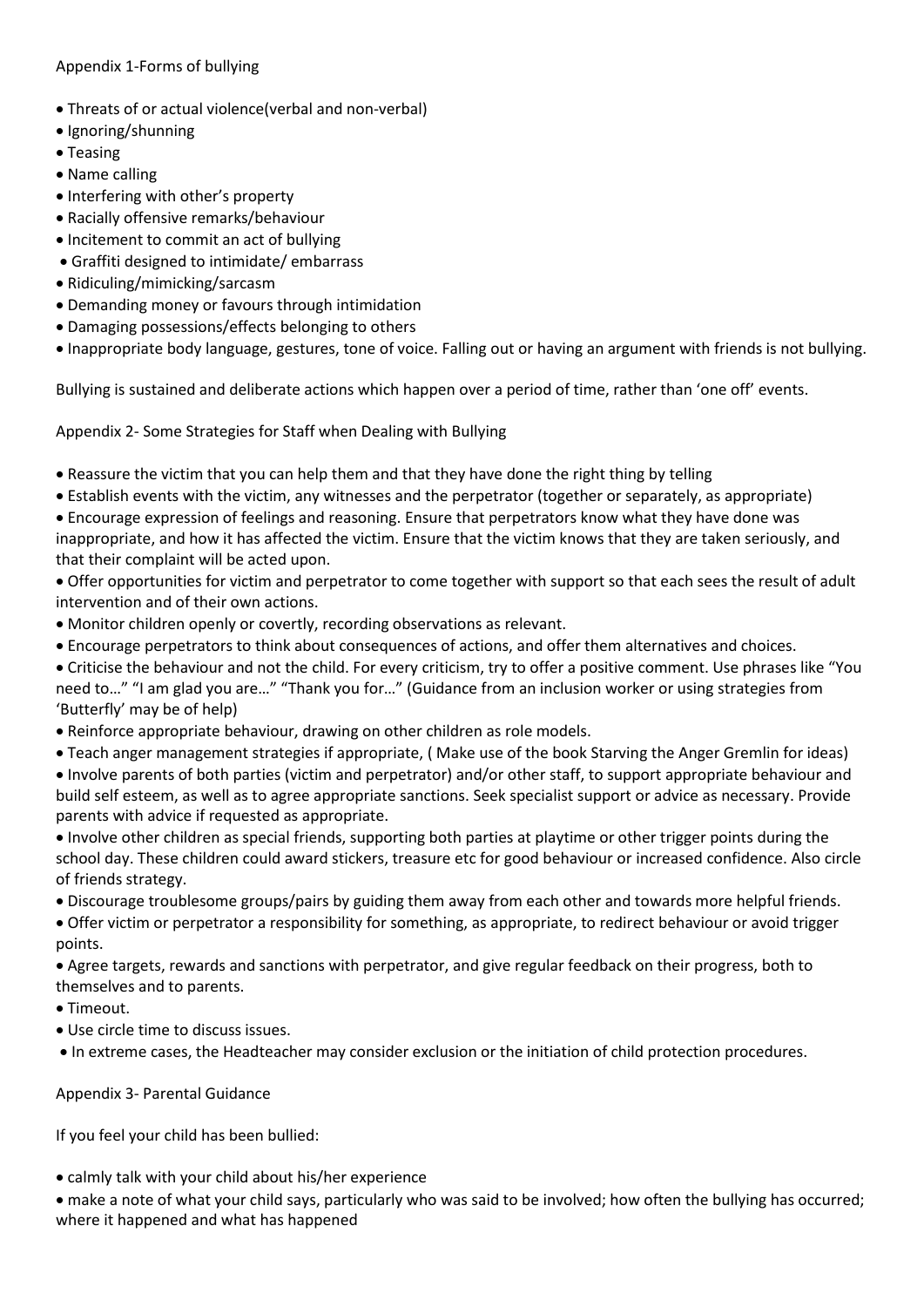- reassure your child that he/she has done he right thing to tell you about the bullying
- explain to your child that should any further incidents occur he/she should report them to a teacher immediately
- make an appointment to see your child's class teacher
- explain to the teacher the problems your child is experiencing

When talking with teachers about bullying:

• try to stay calm

 be as specific as possible about what your child says has happened, give dates, places and names of other children involved

- make a note of what action the school intends to take
- ask if there is anything you can do to help your child or the school

 stay in touch with the school; let them know if things improve as well as if problems continue. If you are not satisfied Families who feel that their concerns are not being addressed appropriately by the school might like to consider the following steps:

- check with the school anti-bullying policy to see if agreed procedures are being followed
- make an appointment to discuss the matter with the Headteacher; keep a record of the meeting
- if this does not help, write to the Chair of governors explaining your concerns and what you would like to see happening

 contact the head of Kirklees Children and Young Peoples Service; the authority will be able to ensure that the Governors respond to your concerns.

All situations are dealt with sensitively however outcomes and sanctions remain confidential to the perpetrator and their parents/carers. If you need further support and information at any stage or the problem remains unresolved, ring the helpline at Parent line plus. If your child is bullying other children: Many children may be involved in bullying other pupils at some time or other. Often parents are not aware that their child is involved in bullying. Children sometimes bully others because

- they don't know it's wrong
- they are copying older brothers or sisters or other people in the family whom they admire
- they haven't learnt other, better ways of mixing with their school friends
- their friends encourage them to bully
- they are going through a difficult time and are acting out aggressive feelings To stop your child from bullying others:
- talk with your child; explain that what he or she is doing is unacceptable and makes other children unhappy
- discourage other members of your family from bullying behaviour or from using aggression or force to get what they want
- show your child how he/she can join in with other children without bullying
- make an appointment to see your child's class teacher or form tutor; explain to the teacher the problems your child is experiencing; discuss with the teacher how you and the school can stop him or her bullying others
- regularly check with your child how things are going at school
- give your child lots of praise and encouragement when he or she is co-operative or kind to other people

Bullying by mobile phone text messages or e mail:

If your child experiences these kinds of bullying, a parent can:

• Inform their child's classteacher

 ensure the child is careful about who they give their mobile phone number or e mail address to check exactly when a threatening message was sent when necessary, report incidents to the police

Appendix 4- Birdsedge First School Anti Cyber Bullying Statement

This school believes that all people in our community have the right to teach and learn in a supportive, caring and safe environment without fear of being bullied. We believe that every individual in school has a duty to report an incident of bullying whether it happens to themselves or to another person.

WHAT IS CYBER-BULLYING?